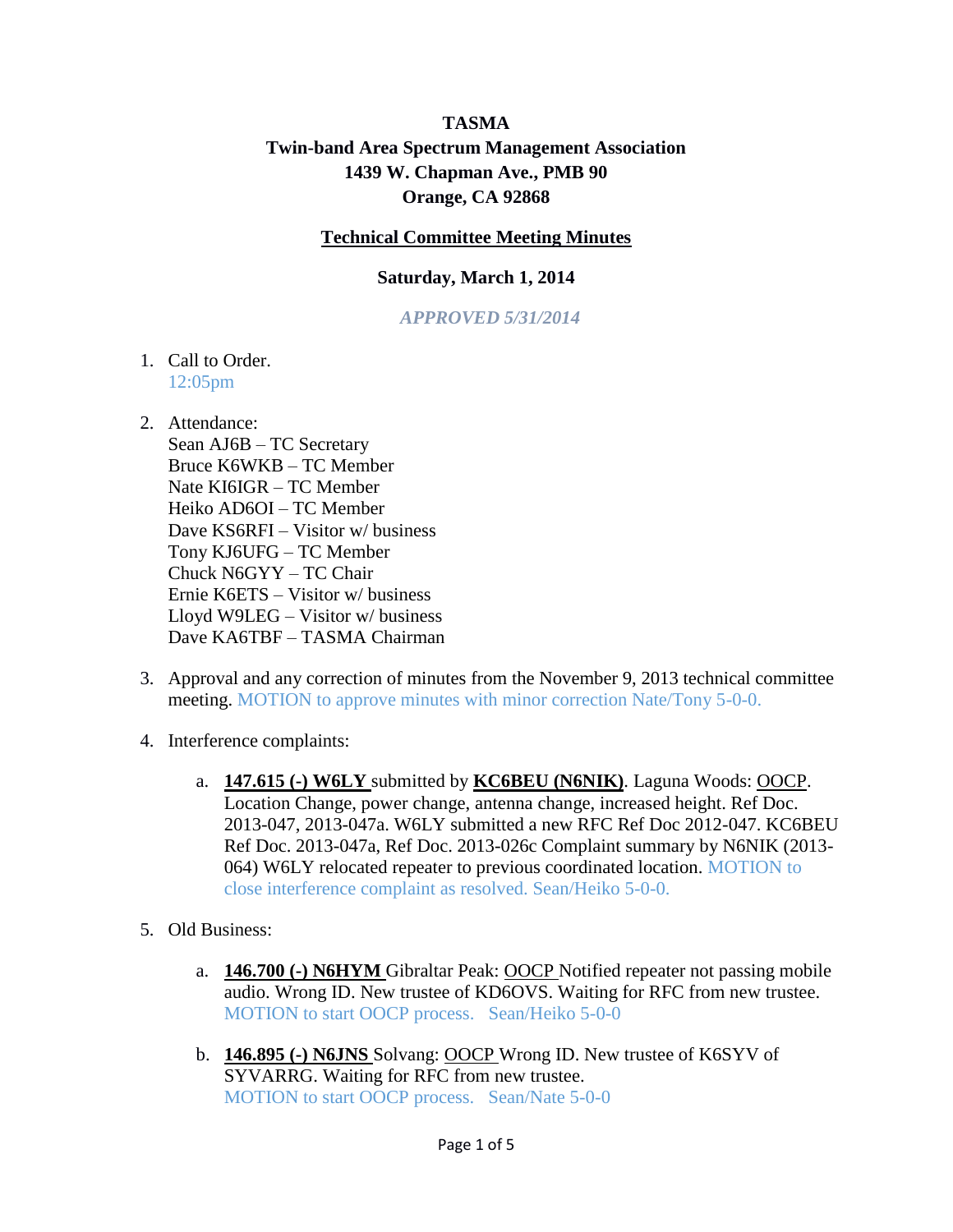- 6. Test Coordinations Not On The Air Yet: (in construction)
	- a. **146.160(+) KJ6GCB** Palm Springs: (build out by 5/2014) RFC Update 2013-065. New location. No action required.
	- b. **146.895(-) W6KRW** San Clemente: (build out by 5/2014) RFC New 2013-067. New transmitter in simulcast. No action required.
- 7. Test Coordinations On The Air:
	- a. **147.915 (-) K6COV** Anaheim: (test ending 12/2013) RFC 2013-031c. Trustee email 2013-031b notified TC on the air. MOTION to issue final coordination. Sean/Heiko 4-0-1
	- b. **147.000 (+) K6CLX** Calexico: (test ending 5/2014) RFC 2013-019. Test Coordination 2013-019a. Trustee reply 2013-019c. No action required.
	- c. **145.120 (-) WA6VPL** Gravel Peak: (test ending 12/2013) RFC 2013-044 RFC location update. MOTION to issue final coordination. Sean/Tony 5-0-0
	- d. **449.140 (-) WA6VPL** Vandenberg AFB: (test ending 3/2014) RFC 2013-045d RFC location update. MOTION for final recognition and addition to database. Sean/Heiko 5-0-0
	- e. **147.150 (+) K6DK** Burnt Peak (test ending 5/2014) RFC 2011-102. Test Coordination 2013-050. Trustee reply 2013-050a. No action required.
	- f. **147.030 (+) N6XPG** Green Valley Lake (test ending 5/2014) RFC email 2012- 004. Test Coordination 2013-039. No action required.
	- g. **147.765 (-) KW6PMC** Pine Mountain Club (test ending 5/2014): RFC 2013-046 new (transfer) repeater. No action required.
	- h. **146.940 (-) KE6FUZ** Disneyland (test ending 3/2014): RFC 2013-030b new (transfer) repeater. MOTION to issue final coordination. Sean/Heiko 5-0-0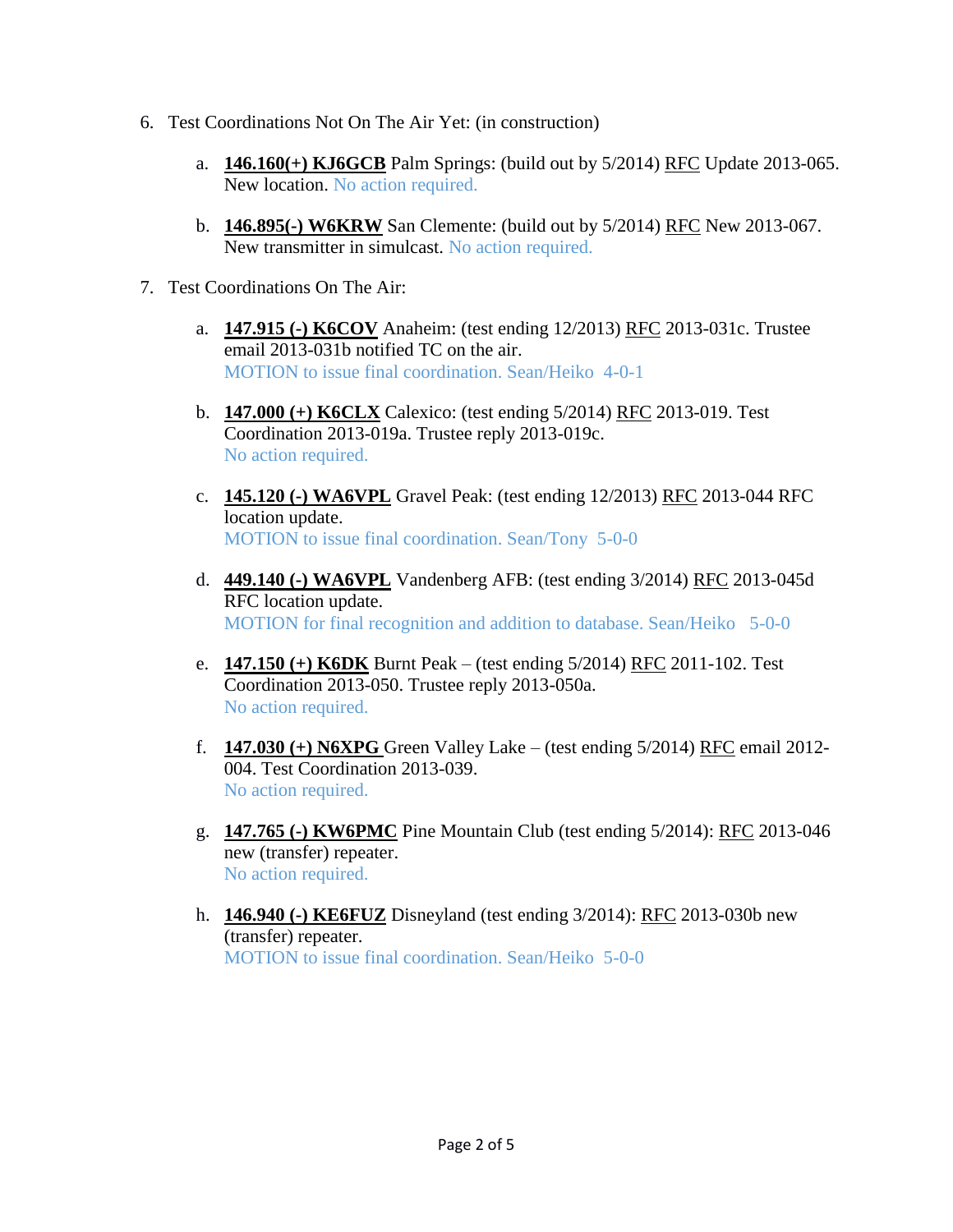- i. **146.760 (-) K6DK** Flash II, Barstow (test ending by 5/2014) RFC 2012-013. Test Coordination 2013-050. No action required.
- j. **147.150 (+) K6DK** Shamrock Peak (test ending by 5/2014) RFC 2011-102. Test Coordination 2013-050. No action required.
- k. **145.280(-) K6THQ** West Covina: (test ending by 5/2014) RFC 2013-043 RFC new repeater. No action required.
- l. **146.115(+) W6DRT** Topanga: (test ending by 5/2014) RFC New 2013-070. New repeater. No action required.
- m. **147.645(-) KI6BKN** Green Valley: (test ending 5/2014) RFC New 2013-071b. New repeater. No action required.
- n. **145.160(-) N6SYC** Ojai: (test ending 3/2014): RFC 2013-039c. New repeater. MOTION to issue final coordination. Sean/Tony 5-0-0
- o. **147.705(-) K6ECS** Quartzite: (test ending by 5/2014) RFC New 2013-068a. New repeater. No action required.
- p. **144.895 (+) W6CDW** Elsinore Peak: (test ending 05/2014) RFC 2013-017e. New repeater. No action required.
- 8. Coordination Waiting List:

|     | Date:           | <b>Expire:</b> | <b>Call Sign:</b> | <b>RFC:</b> | <b>Location:</b>              |
|-----|-----------------|----------------|-------------------|-------------|-------------------------------|
|     | a. $04/03/2009$ | 12/2014        | K6AMS             | 2009-040    | <b>Running Springs</b>        |
|     | b. $05/25/2009$ | 12/2014        | KF6HKM            | 2014-007ud  | Contractor's Point            |
|     | c. $05/25/2009$ | 12/2014        | KF6HKM            | 2014-007ud  | Oat Mountain                  |
| d – | 12/01/2012      | 3/2015         | W6NUT-            |             | 2012-009em Contractor's Point |

*Waiting list applicants remain on the waiting list for one year per waiting list guidelines.*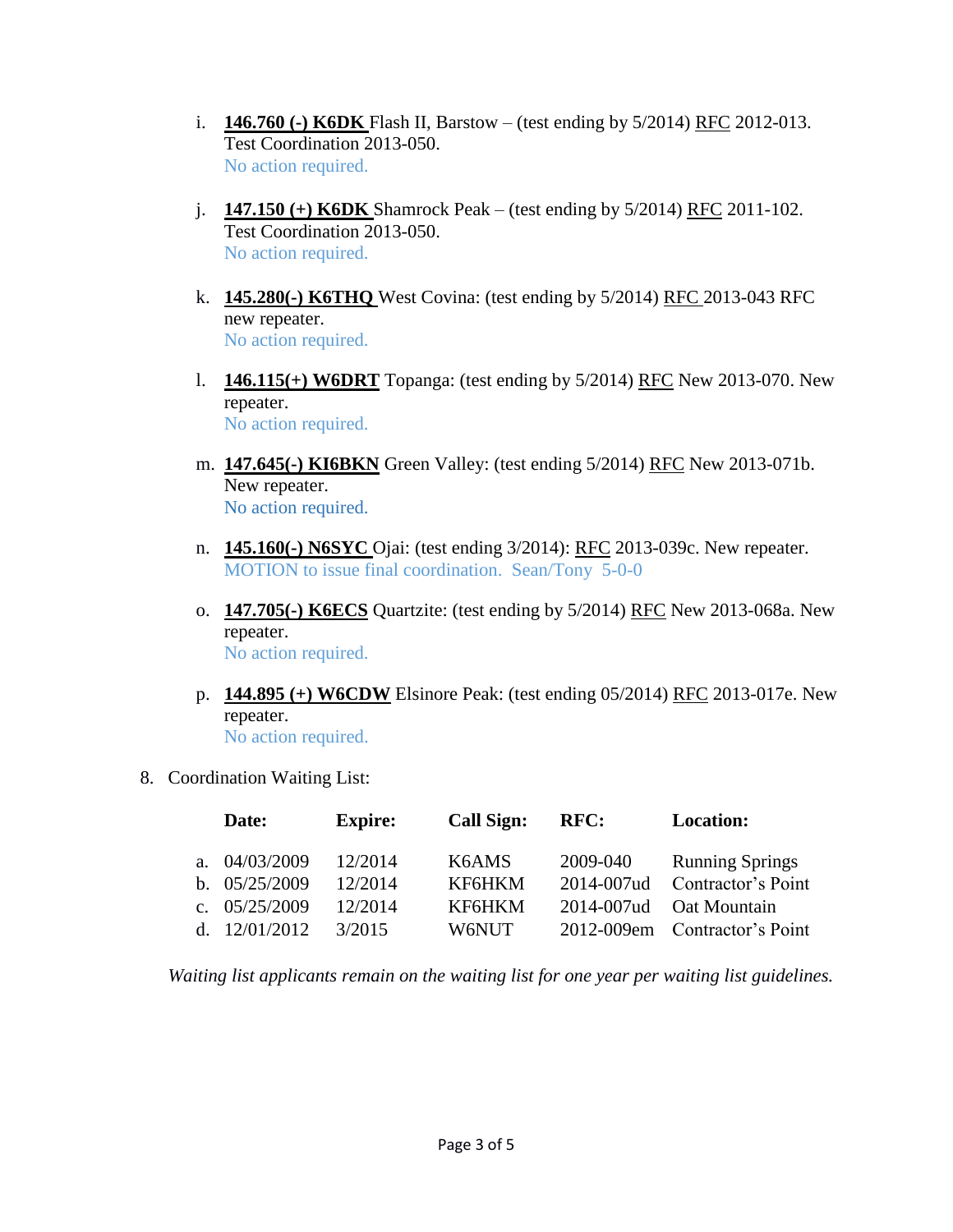- 9. New Business:
	- a. **145.420 (-) WB6NLU** Newport Beach: RFC Update. Location Change. Trustee Change. Parameter Change. Ref: 2014-001 (P) MOTION to issue test coordination (already on air, test ending 5/2014) Heiko/Tony (5-0-0)
	- b. **147.060 (-) N6TVZ** Costa Mesa: RFC Update. Trustee Change. Ref: 2014-002 No action required.
	- c. **145.280 (-) KA6UAI** Palomar Mtn: RFC New. Ref: 2014-003 (P) MOTION for test coordination (already on air, parameter changes, test ending 7/2014) Heiko/Tony (5-0-0)
	- d. **147.495 (-) NH2R** Glendale: RFC Update. Trustee Change. Ref: 2014-004 No action required.
	- e. **146.910 (-) KI6BJN** Otay Mtn: RFC New. Ref: 2014-005 (P) MOTION to issue test coordination pending 9.m outcome below (not on air, parameter changes) Sean/Heiko (5-0-0)
	- f. **145.180 (-) KC6JTN** Lucerne Valley: RFC Update. Trustee change. Location change. Ref: 2014-006 (P) MOTION to issue test coordination. (already on air, test ending 5/2014) Chuck/Nate (5-0-0)
	- g. **147.180(+) WA6TST** Barstow, Flash II: RFC Update 2013-069a. Parameter update.

MOTION to issue test coordination. (already on air, test ending 5/2014) Chuck/Nate (5-0-0)

- h. **147.885(-) WA6TST** Ludlow: RFC Update 2013-069a. Parameter update. MOTION to issue test coordination. (already on air, test ending 5/2014) Chuck/Nate (5-0-0)
- i. **146.970(-) WA6TST** Barstow: RFC Update 2013-069a. Parameter update. MOTION to issue test coordination. (already on air, test ending 5/2014) Chuck/Nate (5-0-0)
- j. **145.280(-) K6QN** Santa Monica: RFC Update 2013-074a. Trustee Change. MOTION to issue test coordination. (already on air, parameter change, test ending 7/2014) Chuck/Bruce (5-0-0)
- k. **146.175(+) WA6AV** Hesperia: RFC New 2013-041a. (P) MOTION to issue test coordination. (test ending 5/2014) Sean/Bruce (5-0-0)
- l. **147.525 (S) N6MQS** Burbank: Website claims coordination on simplex